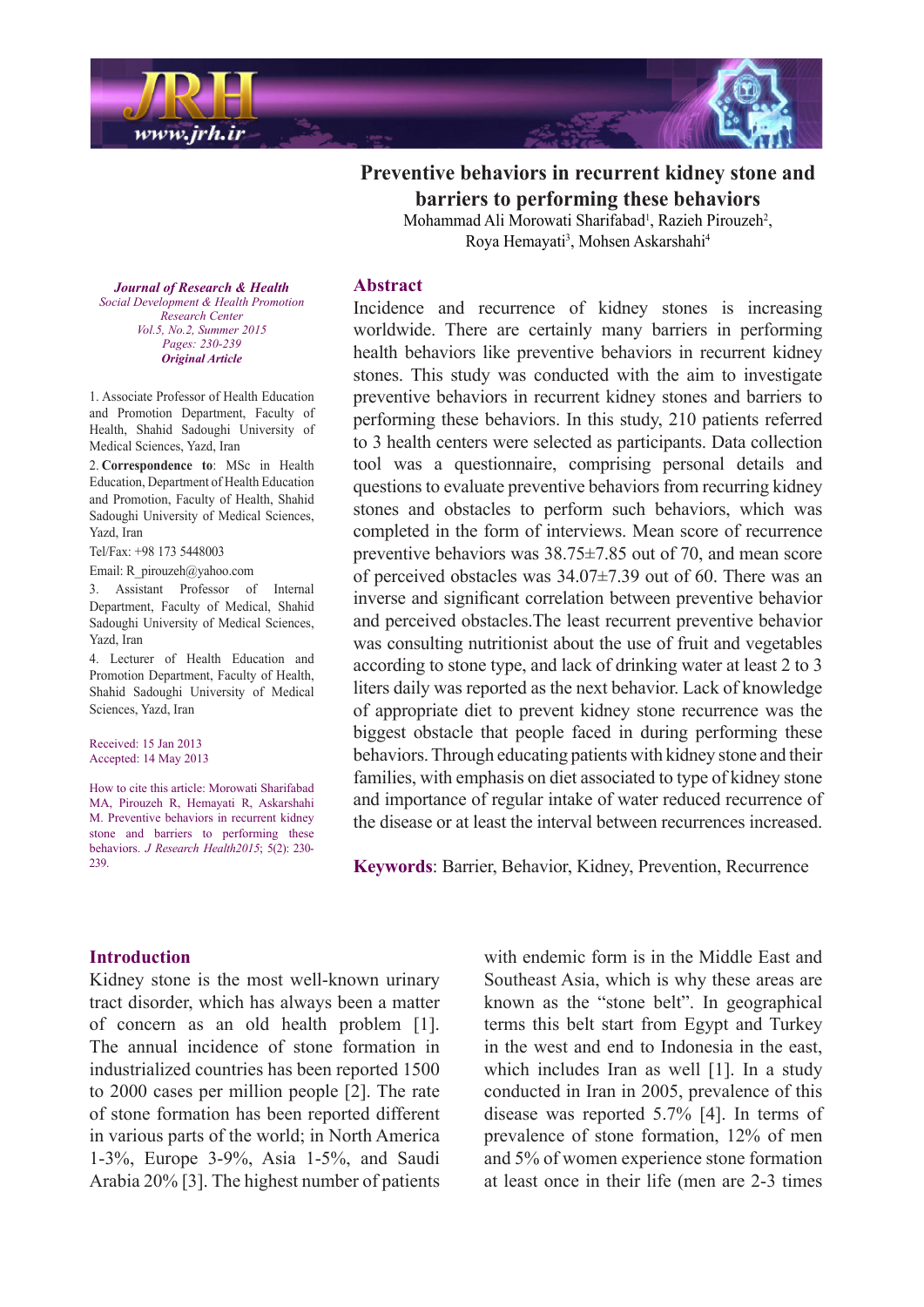more than women). In human, stone formation occurs in the second to fifth decades of life [5]. A large number of referrals to emergencies consist of patients with kidney stone, so that, according to an survey in the United States, annually  $1100$ .  $100$  visits to emergency are patients with kidney stone diagnosis, which require diagnostic and treatment procedures [6]. Although, recent advances in nephrology, modern diagnostic and medical methods have reduced morbidity induced by kidney and urinary tract stones, long-term complications such as recurrence of stone and kidney failure can involve patients in the future [7]. This disease also leads to impairment in the function of patients, which consequently impose the burden of social, economic, and personal costs. Thus, attention and recognition of risk factors in preventing incidence and recurrence of kidney stones is highly important. One of these factors is reduced urine volume following excessive sweating and reduced water consumption [8]. Obesity and weight gain increase risk of kidney stone formation and; this elevated risk is higher in obese women compared to obese men [9]. Prevalence of stones is higher in warmer climates  $[10]$ . The change in socio-economic status that leads to change in food habits, not only affects prevalence of stone, it also affects on stone site and composition  $[11]$ . In addition to high levels of urinary stones, recurrence rate is also high, so nearly  $60\%$  of those who make one stone, will make another stone within the next 10 years. The rate of new stone formation in patients with history of stone is approximately one stone in every 2 to 3 years  $[12]$ . In Iran, mean recurrence of stone has been reported  $16\%$  after one year, 33% after 5 years, and 53% after 10 years [4]. Recurrence of kidney stone not only causes pain and despair in patients, it also imposes considerable economic burden associated with loss of daily income and health care costs  $[13]$ . The expenses of eliminating stones in patients with recurrent stone, using minimal invasive urology procedures are considerable. Thus, actions to prevent stone recurrence are much more cost effective [14]. Intake of ample liquids and water is an effective strategy that is recommended for prevention of stone formation. Large amounts of liquids cause increased volume of urine and reduce load of the solution, resulting in prevention of formation of stone nucleus [15]. Studies indicate the risk of recurrence of stone in people in lower quarter of water consumption is  $41\%$  more than those in the upper quarter  $[16]$ . Borghi et al, found that increased intake of liquids, as much as to cause urine volume to reach 2 liters, led to significantly reduced calcium and oxalate concentration and stone recurrence rate  $[17]$ . Given the difficulties associated with treatment of urinary stones and costs incurred, modifying dietary pattern can be a simple and inexpensive means to reduce burden of this disease on the individual and society [18]. Prevention of kidney stone recurrence for a long time after treatment and sometimes to the end of life is necessary. In many patients a piece of stone may still remain in kidney these patients require special attention in relation to prevention of recurring kidney stone [19]. Dehghani et al. investigated state of patients with urinary stones in Shahid Rahnemoon hospital in Yazd during 1995-1998 and considered that environmental factors and warm climate are effective in earlier onset of urinary stones  $[20]$ . Various studies have considered preventive behaviors such as: keeping body mass index at an appropriate level, adequate physical activity [21], balanced intake of calcium and low consumption of salt  $[22,23]$ , low intake of animal proteins  $[24,25]$ , balanced nutrition and adequate daily intake of liquids  $(2-3)$ liters), especially for those who have heavy exercise and activities are important for prevention of stone formation  $[21]$ .

The concept of perceived obstacles has been introduced in many theories of: behavior theoretical model  $[27]$ , and social cognitive change in health education  $[26]$ , transtheory [28]. The health belief model denotes construct of perceived obstacles in the framework of "expected value". It means that the more perceived obstacles are for conducting desired behavior, the less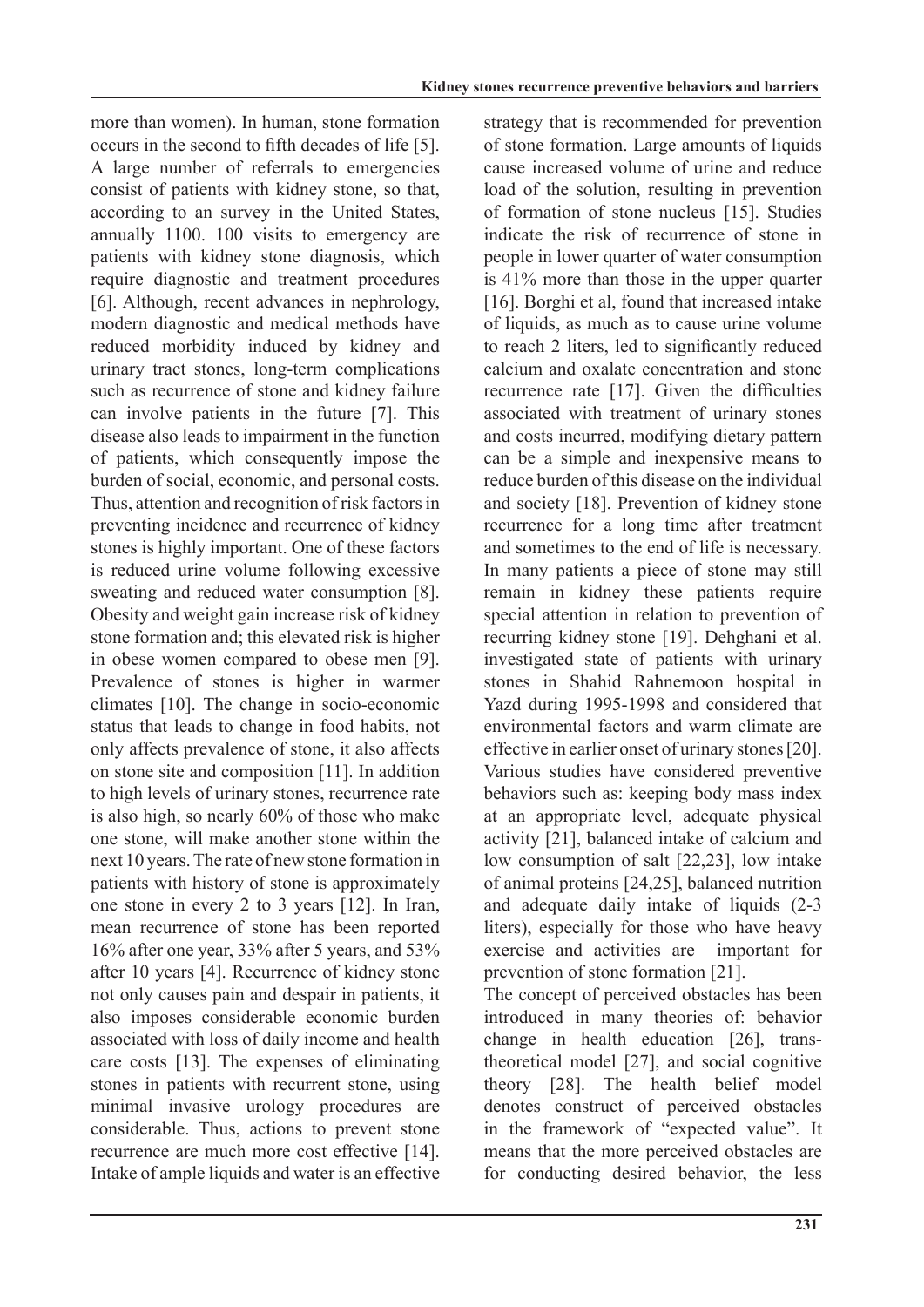likelihood of incidence of that behavior is  $[26]$ . On the other hand, according to the opinion of researchers, perceived obstacles are the most important dimension in expressing or predicting health preservation behaviors [29]. Perceived obstacles are potential features that act as an obstacle to conducting a behavior; and they are studied in two aspects:

Cost-benefit: This *relates* to individual's assessment of benefit of behavior. The answer of individual to this question is whether performing a behavior is worth the costs incurred, or the time spent?

Side effects: The *negative* aspect of behavior for the person may be potentially unpleasant, painful, distressing, inappropriate, or time consuming. These problems, as negative aspects of behavior are as obstacles and they affect on performing behavior by person [26]. Morowatisharifabad, Shakibazadeh, Aghamolaee, Karimi, Rahaee and Mosca concluded about relationship of behavior and perceived barriers that there was a negative and significant correlation between perceived barriers and behavior adopted [30-37]. To perform a health behavior like preventive behavior from recurrence of kidney stones, there are certainly many barriers. Any study has vet been conducted in relation to kidney stone recurrence preventive behavior and barriers to performing this behavior. Thus, recurrence of kidney stones can be prevented considering to performing preventive actions, this study investigates preventive behaviors from recurrence of kidney stones and barriers to performing these behaviors in people with history of kidney stone.

# **Method**

This research was a cross-sectional study. According to formula proposed by Tabachnick and Field, minimum sample size needed for such studies is calculated by  $N=50+8m$  [38]. where,  $N$  is the sample size and  $m$  is the number of independent variables. Given the above formula, 210 patients referred to three specialized health centers affiliated to Yazd University of Medical Sciences, in the form of proportional representation (proportional to number of referrals to nephrology and urology departments in each center);  $107$ patients  $(50\%)$ , 40 patients  $(19\%)$  and 63 patients  $(30\%)$  respectively, were randomly selected from the above centers. Sampling method was such that researcher would spent two days a weak in each of the above centers. and after explaining objectives of study and completion of consent form by each of the patients qualified for entry into the study, questionnaire was completed through an .interview

Study inclusion criteria were: minimum of at least once experience of kidney stone diagnosed by the doctor, aged over 15 years, resident in Yazd province, Iran, and consent to take part in the study. Those referred for the first time, the very old and unable to understand and answer questions, and patients referred to in pain and discomfort were excluded from this study.

Tools used for collection of data were as :follows

Underlying and demographic details questionnaire, including age, gender, education level, occupational status, household size, family history of kidney stone, first time afflicted, number of times of affliction, and economic status of study subjects was recorded according to their own viewpoint. The height and weight indices were recorded and BMI was calculated

Preventive behaviors from recurrence of kidney stone were assessed by 14 questions and with 5-point Likert scale. Possible attainable score was in the range of  $14-70$ marks. These behaviors included: restricted use of salt, restricted animal protein intake,  $drinking 2-3 liters of water daily, consumption$ of dairy products, more water intake when perspiring, timely treatment of urinary tract infection, drinking water before feeling thirsty, minimum daily physical activity of 30 minutes, and consulting nutritionist to receive appropriate diet program for stone. Higher scores attained indicated performing more Preventive behaviors from recurrence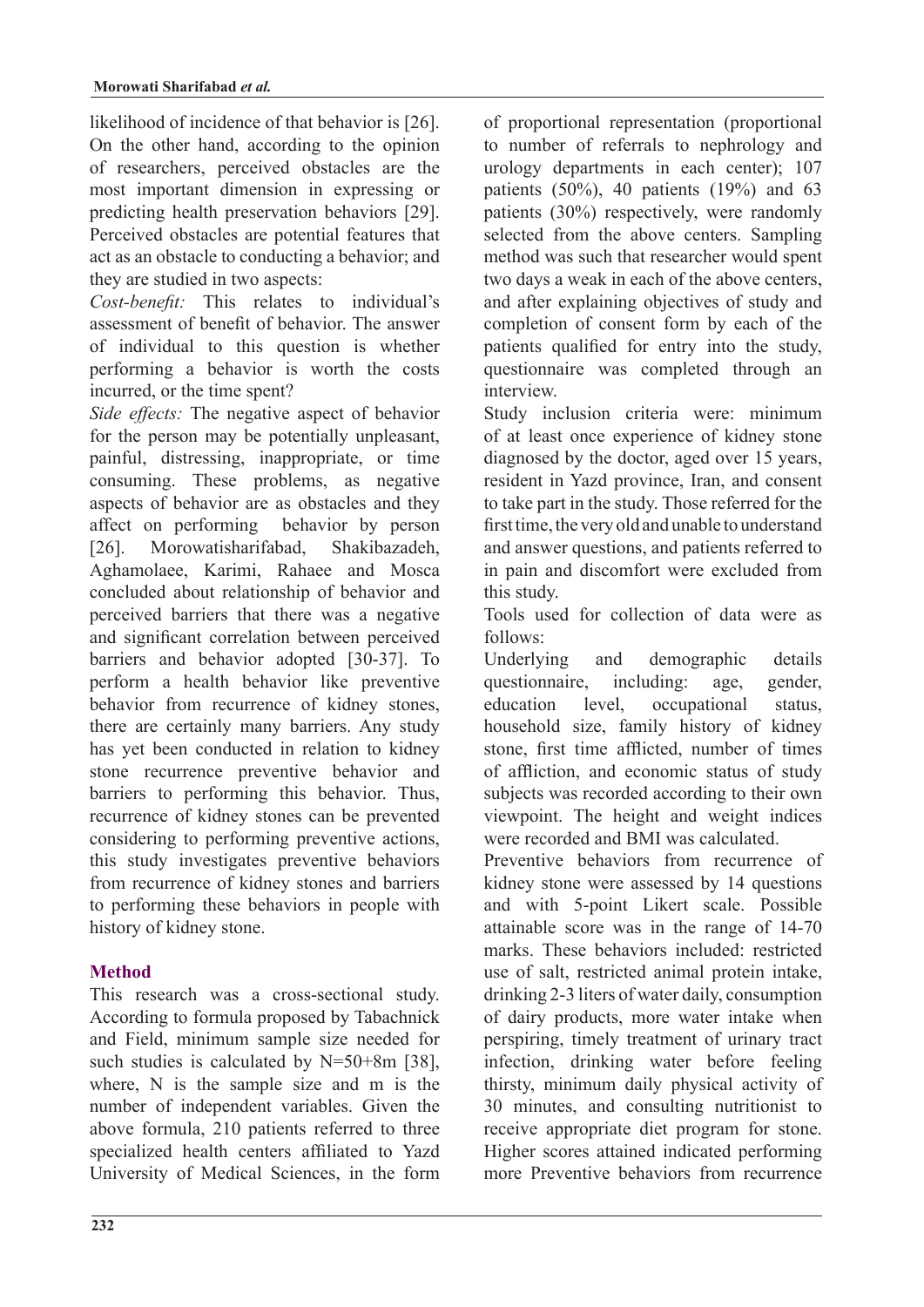of kidney stone. This 12-item scale included barriers to performing kidney stone recurrence preventive behaviors, including: costly diet program for prevention of recurrence of kidney stone, lack of knowledge of appropriate diet, lack of access, physical barriers, and etc. Items were scored according to 5-point Likert scale. Possible attainable score ranged 12-60. Higher scores attained indicate more barriers to performing Preventive behaviors from kidney stone recurrence. To determine face validity of the questionnaire, 10 copies of the questionnaire were issued to 5 PhDs (and PhD students) of health education, all with experiences in the field of health belief model. 3 nephrology specialists and subspecialists, 1 urology specialist and 2 dieticians, and they were requested comment on factors associated with preventive behaviors from kidney stone recurrence based on health belief model in relation to appearance of the questionnaire. Modifications were made to the questionnaire in accordance with their views and finally face validity of the questionnaire was thus provided and confirmed. After assessment of content validity to determine reliability of the questionnaire, a preliminary study was conducted on 20 people that qualified for entry in the study and coefficient of Cronbach's Alpha (internal consistency of variables) was calculated 0.87 for preventive behaviors and 0.73 for perceived barriers.

Collected data was entered into computer in code form and they, were analyzed with SPSS-<br>16 software using independent T-test, variance analysis with Tukey post hoc test, Pearson correlation coefficient and Chi-squared.

# **Results**

Study subjects were aged between 16 and 84 years, with mean age of  $42.51 \pm 12.92$ vears.  $45.2\%$  were female and  $54.8\%$  were male (men to women ratio were  $1.21:1$ ). In terms of education,  $54.8\%$  were illiterate and under high school Diploma, 32.9% were with Diplomas and  $11.4\%$  were with higher Diploma and above. In terms of occupation. housewife and freelance had the most frequency (Table 1).

Mean BMI was  $26.4 \pm 4.38$ , with  $63.3\%$  of people being obese and over-weight. 52.9% of study subjects had family history of kidney

| <b>Variable</b> | Variable value           | <b>Number</b> | Percentage | Mean $\pm SD$   |
|-----------------|--------------------------|---------------|------------|-----------------|
|                 | Under 30                 | 44            | 21         |                 |
| Age             | $30 - 50$                | 108           | 51.4       | $42.5 \pm 1.29$ |
|                 | Older than 50            | 58            | 27.6       |                 |
|                 | Male                     | 115           | 54.8       |                 |
| Gender          | Female                   | 95            | 45.2       |                 |
|                 | Illiterate               | 35            | 16.7       |                 |
|                 | Under diploma            | 82            | 39         |                 |
| Education       | Diploma                  | 69            | 32.9       |                 |
|                 | Higher diploma and above | 24            | 11.4       |                 |
|                 | $1 - 4$                  | 114           | 54.3       |                 |
| Household size  | $4-6$                    | 66            | 31.4       | $4.62 \pm 1.94$ |
|                 | >6                       | 30            | 14.3       |                 |
|                 | Poor                     | 44            | 21         |                 |
| Economic status | Average                  | 145           | 69         |                 |
|                 | Good                     | 21            | 10         |                 |
|                 | Unemployed               | 7             | 3.3        |                 |
|                 | Housewife                | 82            | 39         |                 |
|                 | Employee                 | 15            | 7.1        |                 |
| Occupation      | Freelance                | 45            | 21.4       |                 |
|                 | Driver                   | 23            | 11         |                 |
|                 | Laborer                  | 26            | 12         |                 |
|                 | Retired                  | 12            | 5.7        |                 |

Table 1 Frequency distribution of demographic details in study subjects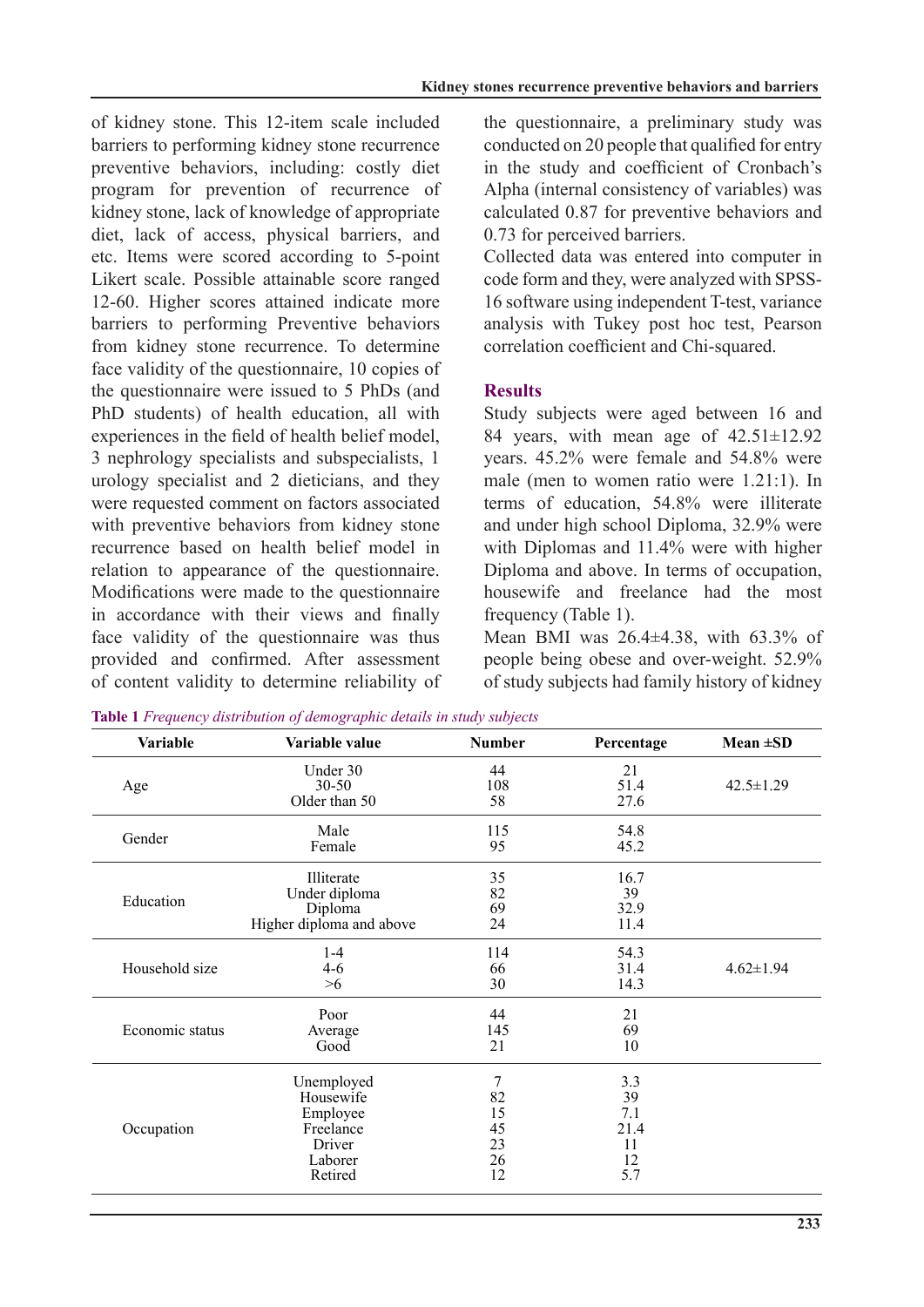stone. Most people  $(48.6\%)$  had kidney stone history of 2 to 3 times. Related data to other underlying variables are presented in Table 2.

Among areas of preventive behavior from recurrence of kidney stone, drinking more water when perspiring and intensive activity

| Table 2 Frequency distribution of underlying variables in study subjects |  |  |
|--------------------------------------------------------------------------|--|--|
|                                                                          |  |  |

| <b>Variable</b>                                                   | Variable value                                    | <b>Number</b>        | Percentage                 | $Mean \pm SD$   |
|-------------------------------------------------------------------|---------------------------------------------------|----------------------|----------------------------|-----------------|
| <b>BMI</b>                                                        | < 18.5<br>18.5-24.99<br>25-29.99<br>>30           | 5<br>72<br>99<br>34  | 2.4<br>34<br>47.1<br>16.2  | $26.4 \pm 4.38$ |
| of kidney<br>Family<br>history<br>stone                           | History<br>No history                             | 111<br>99            | 52.9<br>47.1               |                 |
| of kidney stone<br>Frequency<br>affliction                        | $2-3$<br>>3                                       | 57<br>102<br>51      | 27.1<br>48.6<br>24.3       | $3.7 \pm 3.25$  |
| since first affliction<br>Time<br>kidnev<br>with<br>stone (years) | $\leq 1$<br>$\leq 1 \leq 5$<br>$55 \le 10$<br>>10 | 43<br>80<br>43<br>44 | 20.5<br>38.1<br>20.5<br>21 | $6.78\pm 6.75$  |
| Current status of renal stone                                     | Stone<br>No stone                                 | 106<br>104           | 55.5<br>49.5               |                 |

were the most frequent, and treatment of urinary infection, restricted salt use, and restricted sweets and sugar products came next. The least frequent were consulting dietician or physician about use of fruit and vegetables

and also appropriate diet to kidney stone and drinking  $2-3$  liters of water regularly per day. Mean score of recurrence preventive behavior was  $38.75\pm7.85$  out of attainable range 14-70. Data associated with other behaviors are

**Table 3** Frequency distribution of performing status of preventive behaviors in study subjects

| Performing status of preventive be-                                                        |    | Always |    | Often |    | Sometimes |    | Rarely |    | Never         | Item |
|--------------------------------------------------------------------------------------------|----|--------|----|-------|----|-----------|----|--------|----|---------------|------|
| haviors                                                                                    | N  | $\%$   | N  | $\%$  | N  | $\%$      | N  | $\%$   | N  | $\frac{0}{0}$ | Mean |
| Drinking more water when sweating<br>and doing intensive activity                          | 43 | 20.5   | 79 | 37.6  | 47 | 22.4      | 29 | 13.8   | 12 | 5.7           | 3.53 |
| Urgent treatment of urinary infection                                                      | 45 | 21.4   | 56 | 26.7  | 55 | 26.2      | 44 | 21     | 10 | 4.8           | 3.39 |
| Restricted salt intake                                                                     | 40 | 19     | 72 | 24.3  | 35 | 16.7      | 45 | 21.4   | 18 | 8.6           | 3.33 |
| Restricted use of sweets and sugar<br>products                                             | 40 | 19     | 50 | 33.8  | 42 | 20        | 42 | 27.6   | 20 | 9.5           | 3.15 |
| Minimum of 30 minutes exercise and<br>walking daily                                        | 31 | 14.8   | 42 | 20    | 53 | 25.2      | 64 | 30.5   | 20 | 9.5           | 3    |
| Use of 2-3 glasses of milk and yogurt<br>daily                                             | 19 | 9      | 47 | 22.4  | 65 | 31        | 59 | 28.1   | 20 | 9.5           | 2.93 |
| Not to forget water intake in all sit-<br>uations                                          | 17 | 8.1    | 36 | 17.1  | 84 | 40        | 62 | 29.5   | 11 | 5.2           | 2.93 |
| Drinking water regularly and before<br>feeling thirsty                                     | 28 | 13.3   | 33 | 15.7  | 46 | 21.9      | 53 | 25.2   | 50 | 23.8          | 2.69 |
| Restricted use of animal proteins<br>(red meat, fish and chicken) to 2-3<br>times per week | 17 | 8.1    | 37 | 17.6  | 53 | 25.2      | 59 | 28.1   | 44 | 21            | 2.63 |
| Visiting renal specialist minimum of<br>once a year                                        | 19 | 9      | 24 | 11.4  | 48 | 22.9      | 67 | 31.9   | 52 | 24.8          | 2.48 |
| Consulting physician if taking any<br>medication or supplement                             | 12 | 5.7    | 29 | 13.8  | 40 | 19        | 40 | 31.9   | 62 | 29.5          | 2.34 |
| Drinking minimum of 2-3 liters of<br>water daily                                           | 21 | 10     | 18 | 8.6   | 27 | 12.9      | 53 | 25.2   | 91 | 43.3          | 2.16 |
| Consulting dietician to regulated diet<br>according to type of stone                       | 10 | 4.8    | 16 | 7.6   | 34 | 16.2      | 34 | 38.6   | 69 | 32.9          | 2.12 |
| Consulting dietician about use of<br>fruit and vegetables according to<br>type of stone    | 7  | 3.3    | 13 | 6.2   | 35 | 16.7      | 35 | 36.7   | 78 | 37.1          | 2.01 |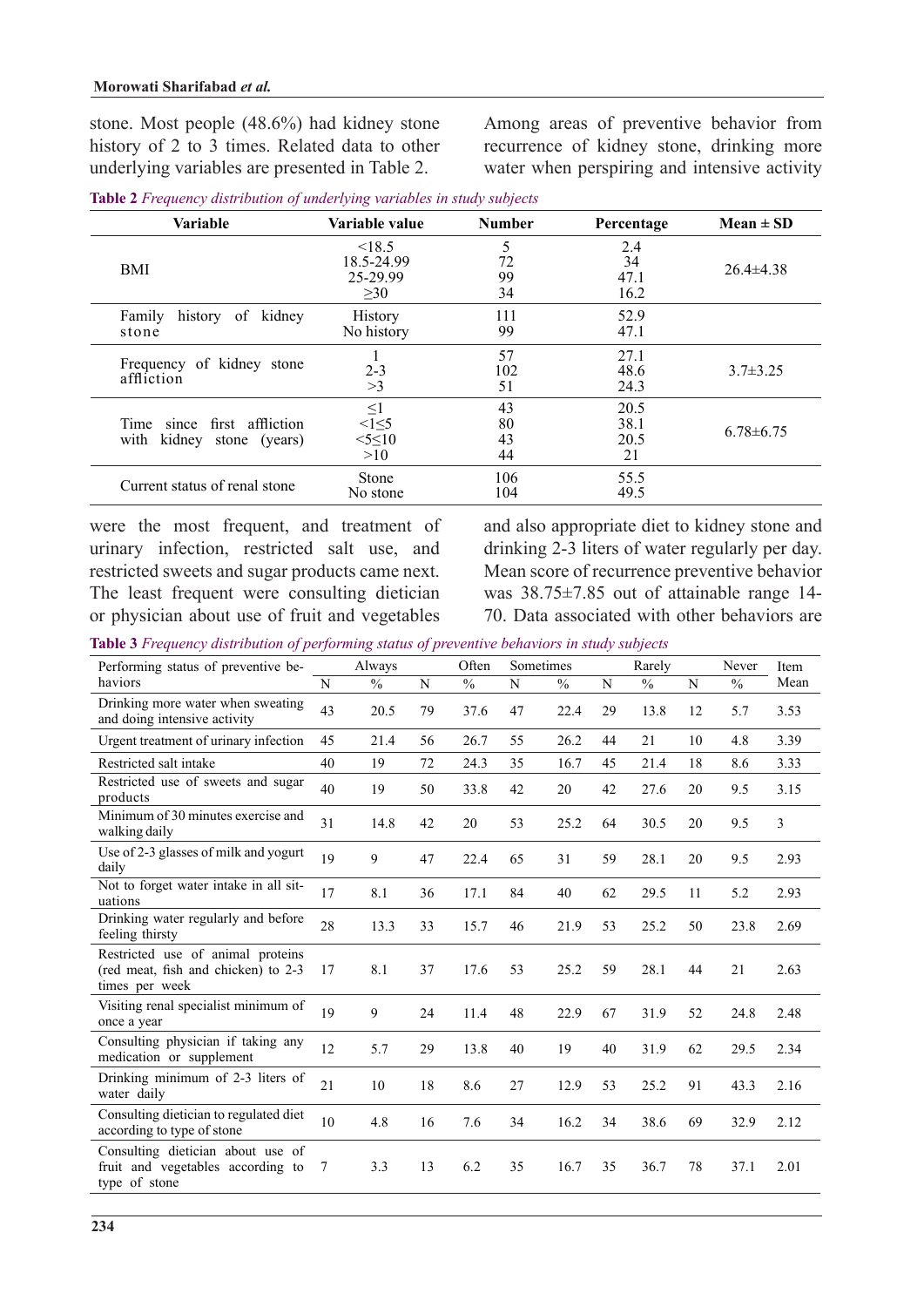presented respectively from highest mean to lowest in Table 3

As order of mean items can be seen from table 4, lack of knowledge of appropriate diet for prevention of recurrence was the biggest barrier felt by people in performing preventive behaviors from kidney stone recurrence, and unpleasantness of complying with the diet and disinterest in drinking water came next down the line, while lack of access to healthy water was the least barrier reported by subjects. Mean score of perceived barriers was  $34.07\pm7.39$  out of attainable range 12-60. The T-test showed significant difference between gender and perceived barriers and also preventive behaviors from recurrence

|  | Table 4 Frequency distribution of answers and mean score of perceived barriers items in study subjects |  |  |  |
|--|--------------------------------------------------------------------------------------------------------|--|--|--|
|  |                                                                                                        |  |  |  |

| Answers to items of                                                   | <b>Totally agree</b> |               | Somewhat<br>agree |               | $\bf No$<br>comment |               | Somewhat<br>disagree |               | <b>Totally</b><br>disagree |               | Item |
|-----------------------------------------------------------------------|----------------------|---------------|-------------------|---------------|---------------------|---------------|----------------------|---------------|----------------------------|---------------|------|
| perceived barriers                                                    | N                    | $\frac{0}{0}$ | $\mathbf N$       | $\frac{0}{0}$ | ${\bf N}$           | $\frac{0}{0}$ | ${\bf N}$            | $\frac{0}{0}$ | ${\bf N}$                  | $\frac{0}{0}$ | Mean |
| Lack of awareness of diet                                             | 83                   | 39.5          | 79                | 37.6          | 16                  | 7.6           | 26                   | 12.4          | 6                          | 2.9           | 3.98 |
| Unpleasant of complying<br>diet                                       | 52                   | 24.8          | 63                | 30            | 30                  | 14.3          | 47                   | 22.4          | 18                         | 8.6           | 3.4  |
| Dislike to drink 2-3 liters<br>of water daily                         | 45                   | 21.4          | 79                | 37.6          | 13                  | 6.2           | 41                   | 19.5          | 32                         | 15.2          | 3.30 |
| Lack of family support to<br>comply with diet                         | 31                   | 14.8          | 59                | 28.1          | 12                  | 5.7           | 63                   | 30            | 45                         | 21.4          | 2.84 |
| Cost of diet                                                          | 17                   | 8.1           | 59                | 28.1          | 35                  | 16.7          | 70                   | 33.3          | 29                         | 13.8          | 2.83 |
| Lack of exercise facilities                                           | 32                   | 15.2          | 49                | 23.3          | 13                  | 6.2           | 80                   | 38.1          | 36                         | 17.1          | 2.81 |
| Lack of access to proper<br>dietary model                             | 15                   | 7.1           | 55                | 26.2          | 35                  | 16.7          | 75                   | 35.7          | 30                         | 14.3          | 2.76 |
| Insufficient time for<br>exercise                                     | 26                   | 12.4          | 51                | 24.3          | 14                  | 6.7           | 81                   | 38.6          | 38                         | 18.1          | 2.74 |
| Difficulty of exercise due<br>to poor physical condition              | 29                   | 13.8          | 36                | 17.1          | 13                  | 6.2           | 67                   | 31.9          | 65                         | 31            | 2.5  |
| Not drinking sufficiently<br>due to problems of<br>frequent urinating | 26                   | 12.4          | 34                | 16.2          | 12                  | 5.7           | 65                   | 31            | 73                         | 34.8          | 2.4  |
| Inability to drink water<br>due to disease                            | 11                   | 5.2           | 49                | 23.3          | 14                  | 6.7           | 62                   | 29.5          | 74                         | 35.2          | 2.32 |
| Lack of access to healthy<br>drinking water                           | 5                    | 2.4           | 31                | 14.8          | 22                  | 10.5          | 80                   | 38.1          | 72                         | 34.3          | 2.12 |

of kidney stone, so that perceived barriers were observed more in women and preventive behaviors more in men (table 5). This test revealed no significant difference between perceived barriers based on family history of kidney stone and the person's current state  $($ healthy or with stone). Also, no significant difference was found between preventive behavior based on family history of kidney stone and person's current state (healthy or with stone).

Pearson correlation test showed a direct and significant relationship between perceived barriers and age ( $P = 0.007$ , and  $r = 0.178$ ) in

**Table 5** Perceived barriers and preventive behavior from recurrence of kidney stone according to gender in study subjects

|                      | Female |      | Male |           | Total | <b>T-test result</b> |       |
|----------------------|--------|------|------|-----------|-------|----------------------|-------|
|                      | Mean   | SD   | Mean | <b>SD</b> | Mean  | <b>SD</b>            |       |
| Perceived barriers   | 35.48  | 6.8  | 32.9 | 767       | 34.07 | 739                  | 0.012 |
| Preventive behaviors | 37     | 7.59 | 40.2 | 7.8       | 38.75 | 7.85                 | 0.003 |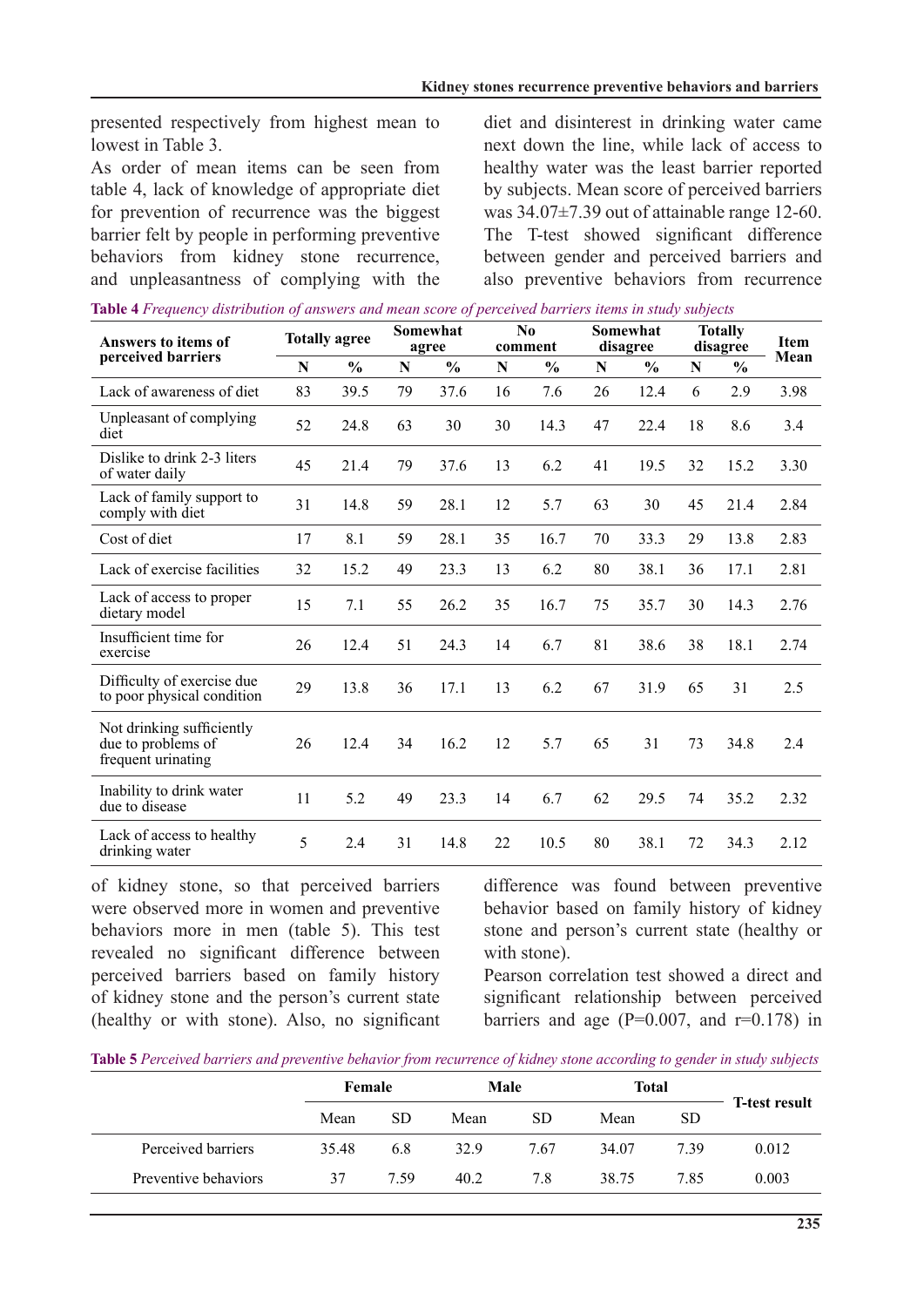this study. A direct and significant relationship was also found between preventive behavior from recurrence of kidney stone and frequency of kidney stone affliction  $(P=0.038,$  and  $r=0.143$ ). Also, age was found to have direct and significant relationship with frequency of kidney stone ( $P=0.032$ , and  $r=0.148$ ) and with BMI (P= $0.000$ , and r= $0.243$ ).

According to the findings, mean of perceived barriers was reported different in terms of education level  $(P=0.000)$ , so that in the illiterate group, mean of perceived barriers was significantly higher than in higher educated group  $(38.8±5.25)$ . A significant difference was also observed in perceived barriers according to economic status  $(P=0.007)$  and perceived barriers were significantly higher in poorer economic status barrier compared to good or moderate economic status  $(37.04\pm7.07)$ . There was an inverse and significant relationship between perceived barriers and preventive behavior (P=0.000, and  $r = -0.31$ ).

#### **Discussion**

According to the results obtained in the present study aimed to investigate preventive behavior from recurrence kidney stone and barriers to performing this behavior, people studied in terms of preventive behaviors from kidney stone recurrence were in a moderate level while perceived level of barriers in these behaviors was relatively high. Clearly, it seems these barriers can impede performance of these behaviors.

Men to women ratio with kidney stone according to the results was  $1.21:1$ . This ratio was reported  $1.98:1$  by Shirazi et al. [39],  $2-3:1$ by Eric and et al.  $[5]$ , and  $1.56:1$  by Trencher et al. [40]. An epidemiological study in Yazd by Dehghani et al. in 1998 by reviewing patients' files with urinary stone in Rahnemoon hospital revealed ratio of men to women 1.98:1 [20]. In more than half study subjects  $(63.3\%)$ , BMI was higher than the normal range. This result was reiterated in studies by Hassapidou [41], Shirazi [37], and Foladi et al. [42].

In the present study, the highest percentage of people  $(51.4\%)$  was in age range between 30 and 50 years, which was approximately in line with previous studies  $[41, 42]$ . In the present study, mean score of behavior was 38.75 in possible attainable score of 14 to 70. This meant that on average,  $55.1\%$  of study subjects performed preventive behaviors. Mean score of perceived barriers to performing preventive behaviors was  $34.07$  out of possible 12-60 range. This figure shows that people with history of kidney stone felt many barriers in performing preventive behaviors which is in agreement with findings of Shakibazadeh  $\&$ Rashidian [32] in relation to perceived barriers relationship with self-care performance in patients with diabetes type II. However, these findings are different to the findings by Moravati-Sharifabad and Rohani-Tonekaboni In the aforementioned study, patients scored less than half attainable marks for perceived barriers, which meant that perceived barriers to preventive behaviors from recurrence of care diabetes. Moreover, the differences kidney stone are higher than barriers to selfmay have been induced by use of different diagnostic tools or the difference in type of behaviors in these studies. As was observed in the results section, the biggest barrier felt by people was lack of knowledge of appropriate diet to prevent recurrence of kidney stones. Steve et al. [43] also in their study concluded that people have poor knowledge of kidney stone and its suitable diet and also importance of intake of more liquids to prevent recurrence of stone. One of the reasons for lack of knowledge in the present study could be due to level of education of these people, so that more than half study subjects were illiterate or educated to less than high school diploma level  $(69.47\%$  of women, and  $44.34\%$  of men). In the study by Shirazi et al. [39], patients with urinary stones were less educated compared to those in control group. Krieger et al. in a case-control study found risk of urinary stone reduced with higher education level: possible reason for this reduction was considered to be due to dietary differences and behavioral habits resulting from increased knowledge with higher level of education  $[44]$ .

According to the results of present study,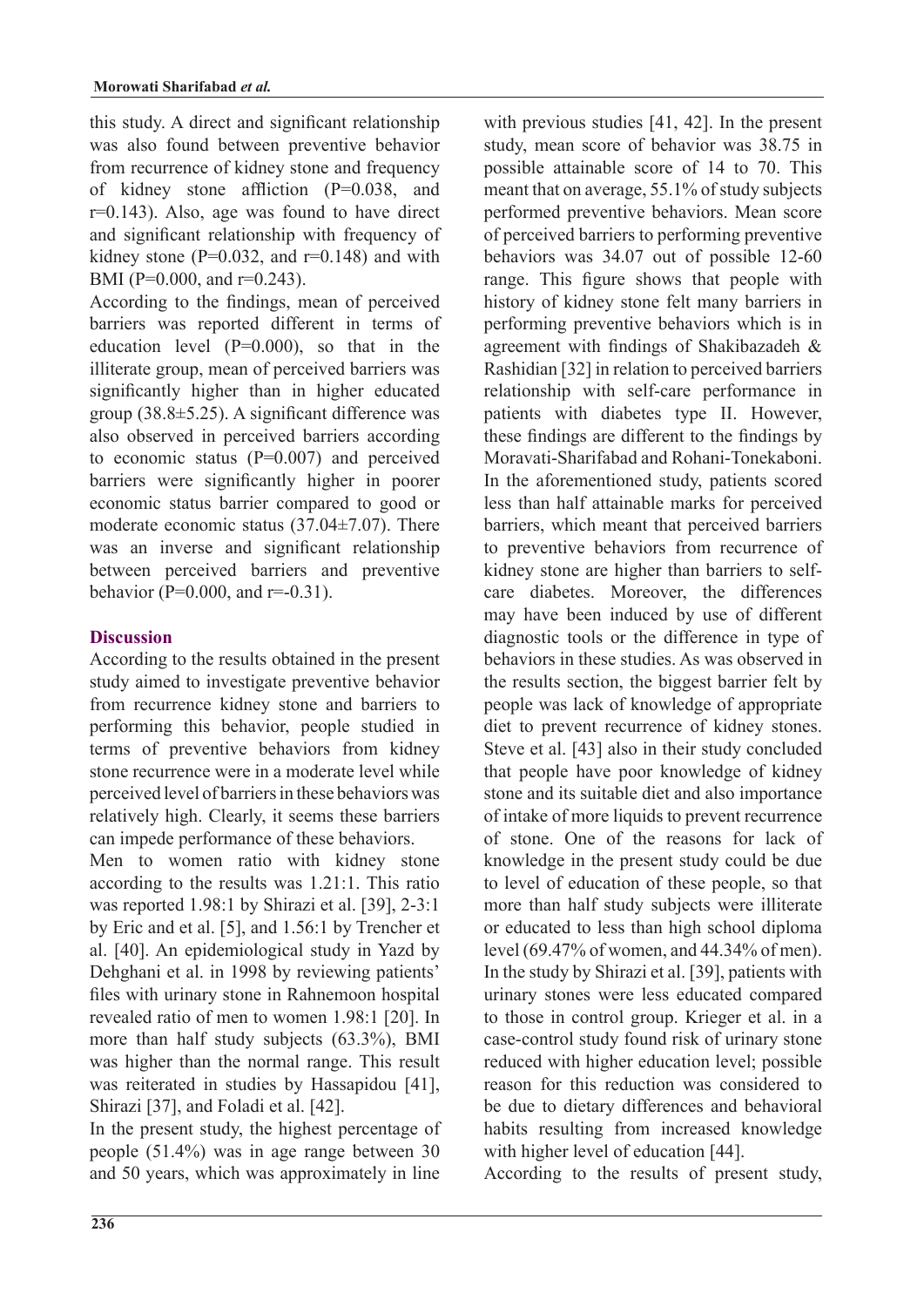there is an inverse and significant relationship between perceived barriers and preventive behaviors. This finding is in agreement with majority of studies concerned with relationship between perceived barriers and preventive behaviors  $[30-37]$  and it is very logical that by reducing barriers could increase behavior performance significantly. Other findings from this study showed that perceived barriers to perform preventive behaviors from kidney stone recurrence was significantly higher in women compared to men. This can be attributed to women's lower education level compared to men. Also mean performance of preventive behavior from kidney stone recurrence was lower in women compared to men, which confirms the inverse relationship between preventive behavior and nerceived barriers

Other barrier to performing preventive behaviors from kidney stone recurrence was unpleasantness of complying with dietary regime and lack of desire to drink sufficient water. These barriers are due to lack of knowledge about importance of drinking water and complying with dietary regime to prevent recurrence of kidney stone. These barriers could be rooted in people's lifestyle and food habits in a particular region. Non-observance of health behaviors due to lack of knowledge can be seen in any society, and correct or incorrect behavior is considered part of culture which requires qualitative studies in this area. The least frequency in performing preventive behaviors was associated with consulting dietician or physician about use of fruit and vegetables and also appropriate diet to type of kidney stone. Evidence revealed that many physicians did not establish an effective relationship with patients in their medical experience  $[5]$ . This shows the need for allocating adequate time to patients, as well as consideration for patient's feelings by the physician. In addition to attention to kidney stone disease, physicians should also consider the patient and his lifestyle and teach correct behaviors to the patient through discovering wrong habits in patient's life. In this area, one of limitations in this study was lack of assessment of patient satisfaction with physician's consultation and behavior

However, method of data collection through interviews may have interfered with interpretation of results and the interviewee may have given answers he thought pleasing to the interviewer despite being unreal.

# **Conclusion**

This study showed, despite preventive behavior from recurrence of kidney stone being at a moderate level, still barriers to performing these behaviors are so many that can impede performing these behaviors. Thus, eliminating barriers in performing these behaviors as much as possible seems necessary for conducting correct behaviors by people. The construct of perceived barriers can be used as a model for educational interventions to create action. Therefore reducing perceived barriers especially lack of knowledge must take priority in performing preventive program. Also, through educating patients with kidney stone in their first experience and through modification of habits and food patterns with emphasis on importance of drinking water and consultation with dietician and intake of appropriate diet to type of stone, it is possible to reduce recurrence of disease or at least increase recurrence .intervals

# **Acknowledgements**

This study was derived from thesis prepared for the award of Masters Degree in health education. Thus, the authors declare their gratitude to all participants in this study. Also, managements of Shahid Rahnemoon and Shahid Sadooghi hospitals and Khatam ol Anbia specialized and ultra-specialized health center are thanked for their support and cooperation in this study.

# **Contributions**

Study design: MMA, PR, HR, AM Data collection and analysis: MMA, PR, AM Manuscript preparation: MMA, PR.

# **Conflict of interest**

"The authors declare that they have no competing interests."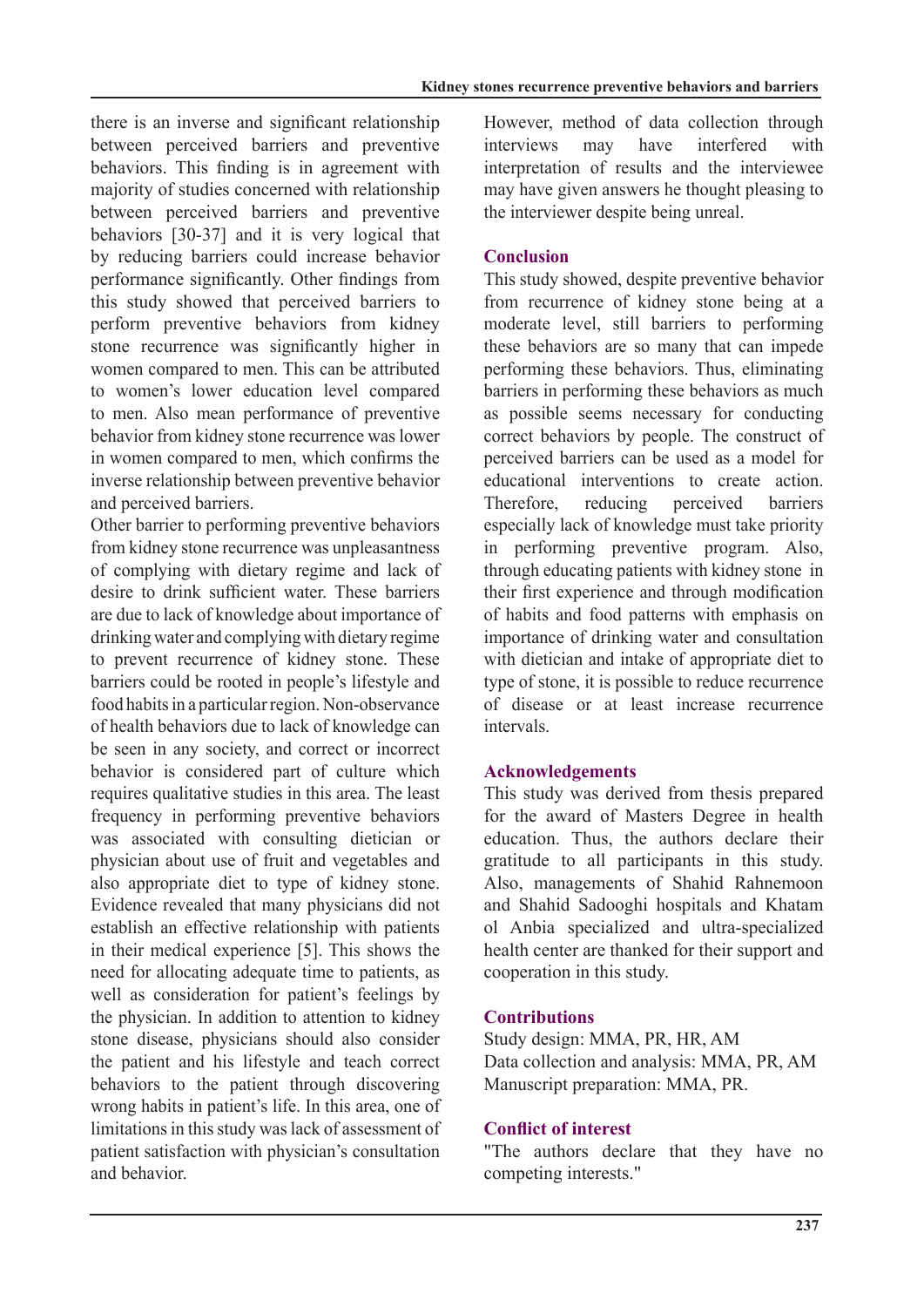#### **References**

1- Curhan GC, Willett WC, Knight EL, Stampfer MJ. Dietary factors and the risk of incident kidney stones in younger women: nurses' Health Study II. Arch Intern Med<sub>2004</sub>; 164: 885-91

2- Tiselius HG. Epidemiology and medical management of stone disease. *BJU Int* 2003: 9(1): 758-67

3- Ramello A, Vitale C, Margella M. Epidemiology of nephrolithiasis. *J Nephrol* 2000; 13(3): 65-70

based study in Iran: prevalence, incidence and associated 4- Safarinejad MR. Adult urolithiasis in a populationriskfactors. *Urol Res* 2007; 35: 73-82 [In Persian]

5- Eric N, Meir J, Gary C. Obesity, Weight Gain, and the Risk of Kidney Stone. JAMA2005; 293(4): 455-62

6- Al-Hadramy MS. Seasonal variations of urinary stone colic in Arabia. *J Pak Med* 1997;47: 281-4.

7- Eghbali K, Hakemi A, Issapour M. Study of the serum and urine calcium in patients with urinary stone in formation Khorasan. *jssms* 2005; 12(4): 28-33 [In Persian] 8- Assadi F. Approach to the patient with nephrolithiasis.

the stone quiz. *J Ped* 2007; 17(3): 283-92. [In Persian] 9- Khatami SMR. Inhibitors of kidney stones. The

pathogenesis of stones- diagnosis – treatment. Tehran.  $NephrologyResearchCenter2010; 61.$  [In Persian]

10- Ghazizadeh Sh. Pregnancy and urinary stones. The pathogenesis of stones - diagnosis - treatment. Tehran.  $NephrologyResearchCenter2010; 235-8.$  [In Persian]

11- Sharifian M. Kidney Stones in Children. The pathogenesis of stones - diagnosis – treatment. Tehran.  $NephrologyResearchCenter2010; 255-6$  [In Persian]

12-Arjmand M. Harrison's principles of internal medicine. Casper D. Tehran: Nasl Farda press2005; 257-60.

13- Johri N, Cooper B, Robertson W, Choong S, Rickard, Unwin R. An update and practical guide to renal stone management. Nephron cline pract 2010; 116: 159-71

14- Robertson WG. Is prevention of stone recurrence financially worthwhile?  $J$   $UroRes2006:34(2)$ : 157-61

15- Wilken K. Medical nutrition therapy for renal disorders. Mahan L, Escottstomp S. Krause's Food Nutrition and diet therapy. 10th ed. W.B. Saunders Company. 2004; 988-993.

16- Anderson RA. A complementary approach to urolithiasis prevention. *World J urol* 2002; 20: 294-301

17- Borghi L, Meschi T, Maggiore U, Prati B. Dietary therapy in idiopathic nephrolithiasis. Nutrition review. Nutr Rev 2006; 64 (7): 301-12

18- Shirazi F, Shahpoorian F, Hooshiarrad, Khachian A, Khachyan A, Hosseini A, Heydari Sh. Assessed the nutritional factors associated with urinary stone disease in adults. Nutrition & Food Science 2009; 4(1): 57-65. [In Persian]

19- Tiselius H. Epidemiology and medical management of stone disease. *BJU Int* 2003 May; 91(8): 758-67

20- Dehghany VA, Moeen MR. Evaluation of hospitalized patients with urinary tract stones in the hospital during 1998-98 in Yazd. Feiz2000;15: 93-88 [In Persian]

21 - Meschi T. Schianchi T. Ridolo E. Adorni G. Allegri F. Guerra A. Weight, diet and water intake in preventing stone disease.*Urol Int* 2004; 72 (1): 29-33

22- Borghi L, Schianchi T, Meschi T, et al. Comparison of two diets for the prevention of recurrent stones in idiopathic hypercalciuria. *NEJM* 2002; 3(46): 77-84

23- Kerstetter JE, O'Brien KO, Insogna K. Low protein intake: the impact on calcium and bone homeostasis in humans. *J Nutr* 2003: 1: 855-61.

24- Robertson WG, Heyburn PJ, Peacock M, Hanes FA, Swaminathan R. The effect of high animal protein intake on the risk of calcium-stone formation in the urinary tract. *J Cline Sci* 1999: 57:285-88.

25- Saxena A, Sharma RK. Nutritional aspect of nephrolithiasis. *Indian J Urol* 2010; 26:523-3

26- Champion V, Skinner C. The health belief model. In: Glanz K ,Lewis F, Rimer B, Viswanath K, eds. Health Behavior and Health Education: Theory, Research, and Practice. San Francisco, Calif: Jossey-Bass; 2008; pp45-62.

27- Prochaska J, Redding C, Evers K. The transtheoretical model and stages of change, in: Glanz K, Lewis F, Rimer B, Viswanath K, eds. Health behavior and health education: theory, research and practice. San Francisco, Calif: Jossey-Bass; 2008; pp. 97-117.

28- Bandura A. Social foundation of thought and actions: a social cognitive model. Englewood cliffs, NJ: Prentice Hall; 1986.

29- Karimy M, Hasani M, Khorram R. The effect of education based on of health belief model on breast self-examination in the health volunteers in Zarandieh. Tabibe shargh 2008; 10(4): 78-88 [In Persian]

30-Shafii F, Azar Gshb E. Health education. Rama Chandran L, Malyngam T. 5 . Tehran. University printed publications, 2008; pp80.85

31- Morowatisharifabad MA, Rouhani Tonekaboni N. Perceived self-efficacy in self-care behaviors among diabetic patients referring to Yazd Diabetes Research Center. *J Birjand Uni Med Sci* 2009; 15(4): 91-100. [In Persian]